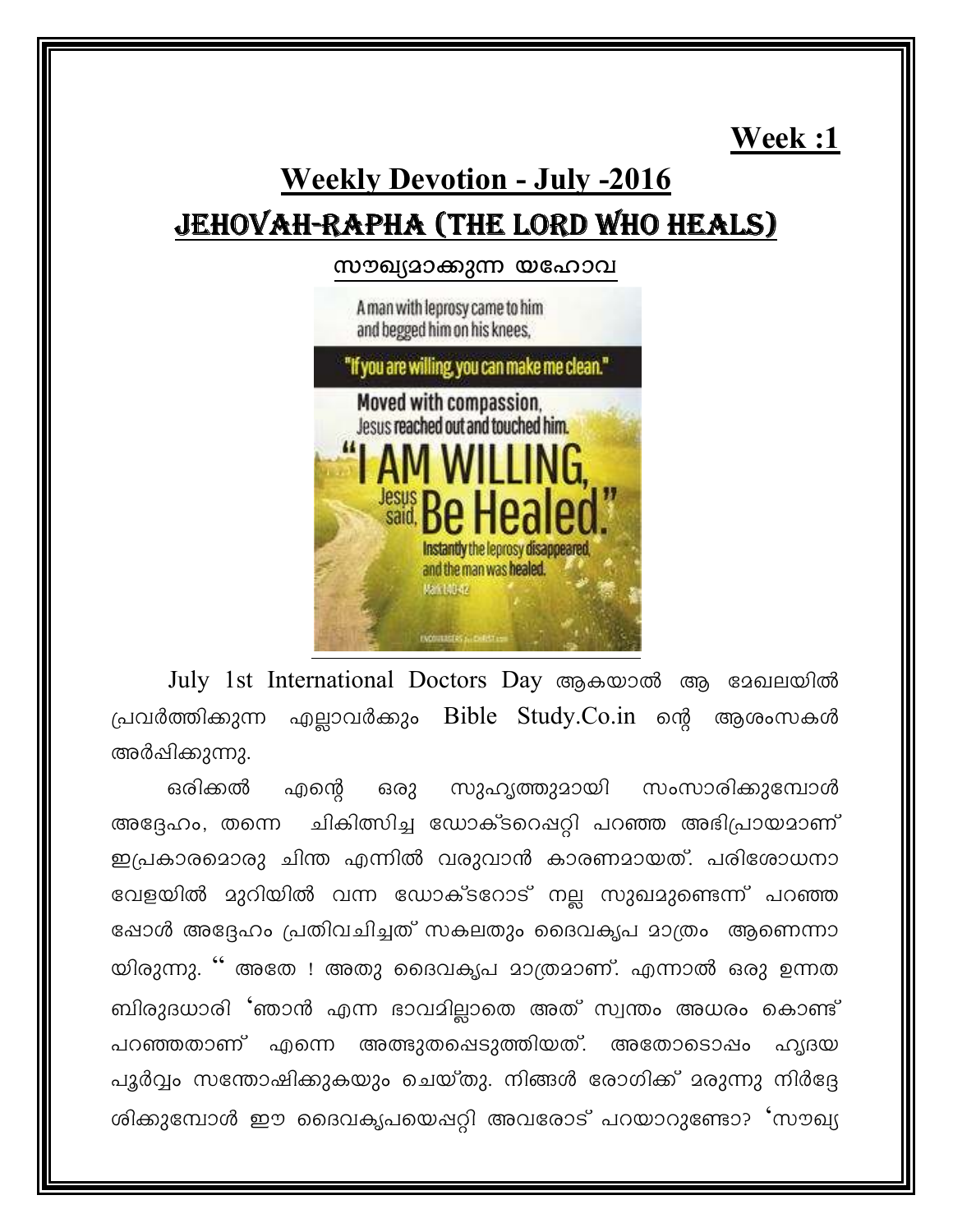ദായകനായ യഹോവ<sup>2</sup> എന്നതിന് JEHOVAH-RAPHA എന്ന് എബ്രായഭാ ഷയിൽ പറയുന്നു.

<mark>'</mark>'ഞാൻസൗഖ്യമാക്കുന്ന യഹോവ'' എന്ന്അവൻ അരുളിചെയ്യുമ്പോൾ ആ ആർജ്ജിക്കുവാൻ സൗഖ്യം നാം ചെയ്യേണ്ട കാര്യങ്ങളും അവൻ വ്യക്തമാ ക്കുന്നുണ്ട്.(പുറ:15:26)

അവന്റെ  $(1)$ വാക്ക് ശദ്ധയോടെ കേൾക്കണം.

(2)അവന് പ്രസാദമുള്ളത് ചെയ്യണം.

(3) കല്പനകളും വിധികളും പ്രമാണിക്കണം.

പ്രവർത്തിക്കുകയുള്ളു. നമ്മിൽ അഷോൾ 20ത്ര2േ സൗഖ്യദായകൻ യഹോവ ഏതെല്ലാം അവസ്ഥയിൽ നിന്നാണ് നമുക്ക് വിടുതൽ (സൗഖ്യം) നൽകുന്നത്.

## (1) പിന്മാറ്റത്തിൽ നിന്നുള്ള സൗഖ്യം

്ഞാൻ സൗഖ്യമാക്കും''എന്ന് അവരുടെ പിന്മാറ്റത്തെ ചികിത്സിച്ചു ഹോശേയ:(14:4)ൽ പറയുന്നു.

എന്റെ കോപസ്വഭാവത്തെ മാറ്റി സ്നേഹത്തോടെ സംസാരിക്കുമ്പോൾ അവരുടെ പിന്മാറ്റം മാറ്റി എന്റെ സ്നേഹത്തെ മനസ്സിലാകും എന്ന് യഹോവ ആഗ്രഹിക്കുന്നു. കാരണം നിത്യസ്നേഹത്തിലാണ് ക്രിസ്തു നമ്മെ സ്നേഹിക്കുന്നത് എന്ന് നാം മറക്കരുത്. ഉദാഹരണമായി മുടിയനാ യപ്പോൾ അപ്പന്റെ രണ്ടാമത്തെ മകൻ അപ്പന്റെ സ്നേഹത്തിൽ നിന്ന് പി ആഗ്രഹിച്ചു. അഷനിൽ നിന്ന് അകലുന്തോറും മക്കൾ പിന്മാറ്റത്തി ന്മാറ്റം എല്ലാ ബന്ധങ്ങളും വിഛേദിക്കുവാൻ ലാകുകമാത്രമല്ല അഷനുമായുള്ള ആഗ്രഹിക്കുകയും ചെയ്യുന്നു. അതിനാലാണ്അവൻ അഷനോട് തനിക്കു വരേണ്ടുന്നപങ്ക് ആവശ്യപ്പെട്ട് അതുമായി ദൂരെ ദേശത്തേയ്ക്ക് പോയത്. എന്നാൽ പിതാവോ മകന്റെ മടങ്ങിവരവിനായി ആഗ്രഹിച്ചു. കാരണം അ ഷൻ ഇഷോഴും തന്റെ മകനെ സ്നേഹിക്കുന്നുണ്ട്. പിന്മാറ്റം മാറി ആ നിത്യ സ്നേഹത്തെ അറിയമണമെങ്കിൽ അവൻ 'പൂജ്യം' ആയാലേ മതി

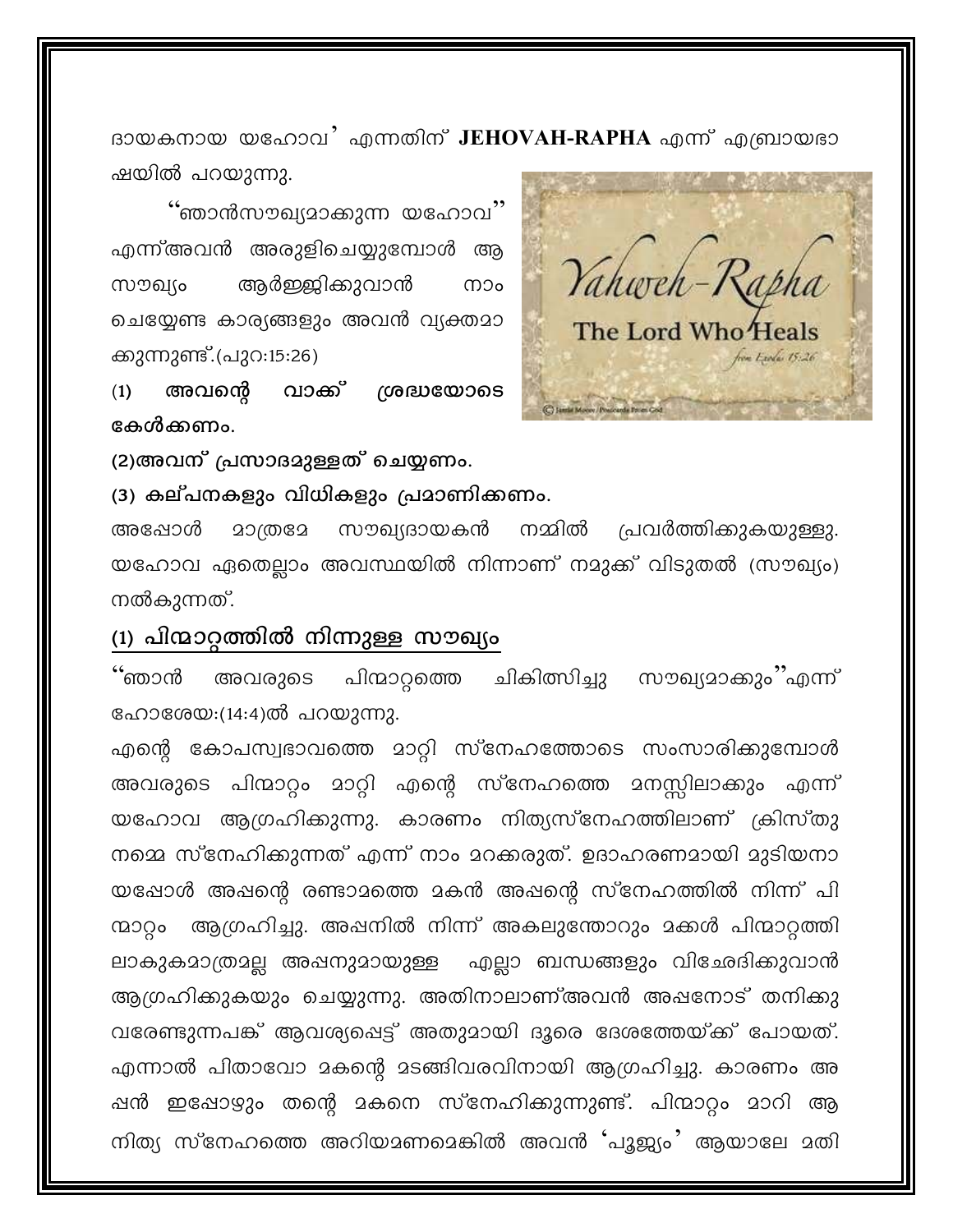പിന്മാറ്റത്തെക്കുറിച്ച് <u> 20ത്ര</u>20ണ് തന്റെ യാകൂ.അപ്രകാരമായപ്പോൾ അവൻ ബോധവാനായതും, പിതാവിന്റെ സ്നേഹത്തെ ആഗ്രഹിച്ച് മടങ്ങി യതും. അതേ, പിതാവിന്റെ സ്നേഹത്തിന്റെ ശക്തിയാൽ മുടിയനായവ ന്റെ പിന്മാറ്റത്തെ അവൻ ചികിത്സിച്ച് ഭേദം വരുത്തി.

### (2) നുറുങ്ങിയ ഹൃദയത്തിന് സൗഖ്യം

കെട്ടു കയും ചെയ്യുന്നവനാണ് ഗിലെയാദിലെ വൈദ്യൻ. അദ്ദേഹത്തിന്റെ വാക്കു കൾ, സ്പർശനം, ഇവ നമ്മെ സൗഖ്യമുള്ളവരാക്കുന്നു. ദീനക്കാർക്കാണ് വൈദ്യനെക്കൊണ്ട് ആവശ്യം. ദീനക്കാരന്റെ നിലവിളി ദീനദയാലുവായ ദൈവത്തെ അവന്റെ അടുക്കൽ എത്തിയ്ക്കുന്നു. തകർന്നും നുറുങ്ങിയ തുമായ ഹൃദയെത്തെ നിരസിക്കാതെ സൗഖ്യം തരുന്ന കർത്താവ് ഒരു വാക്ക് കല്പിച്ചാലും, സ്പർശിച്ചാലും സൗഖ്യം ലഭ്യമാണ്. <u> </u>ർക്കോസ് (1:40-43) വായിക്കുന്നിടത്ത് മറ്റുള്ളവരുടെ നിന്ദ സഹിച്ച ഒരു കുഷ്ഠരോഗി യുടെ ഹൃദയവേദനയുടെ വാക്കുകൾ കാണാം. ''നിനക്ക് മനസ്സുണ്ടെങ്കിൽ എന്നെ ശുദ്ധമാക്കുവാൻ കഴിയും.'' എന്ന് പറഞ്ഞവനെ യേശു തൊടു കമാത്രമല്ല ചെയ്തു. അവഗണന ഏറ്റവന്റെ വേദന ഗുരുവിനു മാത്രമേ ഗ്രഹിക്കു വാൻ കഴിയുകയുള്ളു.

### (3) മുറിവിന് എണ്ണ പുരട്ടി ചികിത്സ

ഒരു ഡോക്ടർ ശമരിയക്കാരനാകണം. നല്ല ഒരു ലൂക്കോസ് (10:30-36) വരെയുള്ള വാക്യങ്ങളിൽ അതിനുള്ള കാരണവും കാണാം. കണ്ടിട്ടും കാണാതെ പോകുന്നവരുടെ ലോകത്തിൽ ഒരു ഡോക്ടർ മാത്രമല്ല ഒരു ദൈവപൈതലും അപ്രകാരമുള്ള ഒരാളാകുവാൻ പാടില്ല. അടുക്കലെത്തി നോക്കിപോകുന്ന ഡോക്ടറോ സ്പെഷ്യൽ തുക തരുന്നവരെ നോക്കുവാൻ വ്യഗ്രത കാട്ടുന്ന ഡോക്ടറോ ആകാതിരി ഷാൻ ശ്രദ്ധിക്കുക. നമ്മെ കാണുന്ന ഒരു ദൈവമുണ്ടെന്ന് മറക്കരുത്. എണ്ണയും , വീഞ്ഞും ഉപയോഗിച്ച് മുറിവുകെട്ടി വാഹനത്തിൽ കയറ്റി , സത്രം ഉടമയെ ഏല്പിച്ച് സംരക്ഷിച്ച ശമര്യക്കാരനെഷോലെ പ്രതിഫലത്തെ ക്കാൾ ഒരാളുടെ ജീവന് വിലകല്പിക്കുന്ന ഡോക്ടർ ആകുകയാണ്